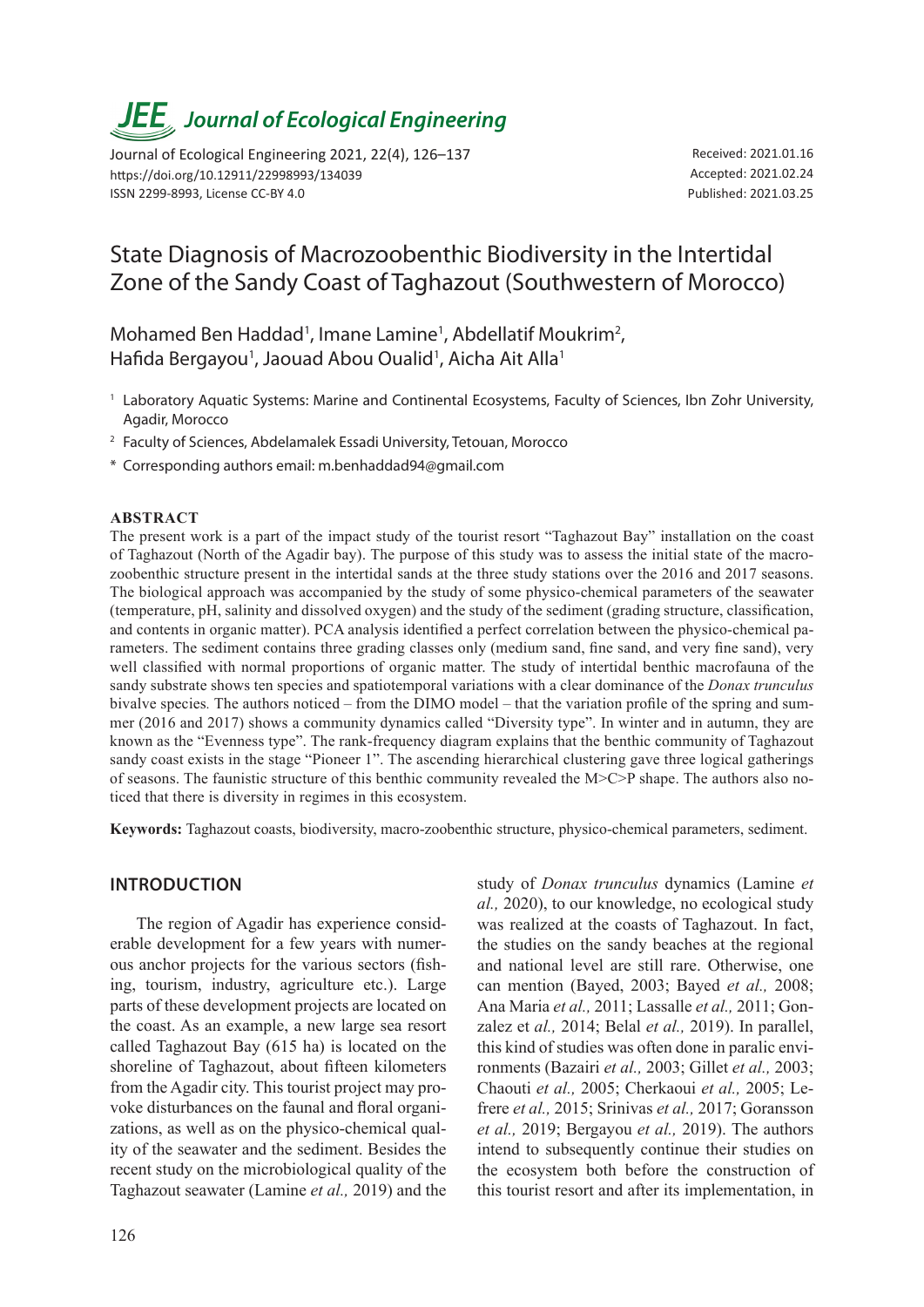order to assess its environmental impact and to contribute to better management. The aim of this work was to assess the initial state of the macrozoobenthic biodiversity, which is one of the best biological tools that estimate the environmental change affecting ecosystems (Le Bris *et al.,* 1996). The benthic macro-fauna plays a key role in the characterization and the functioning of the littoral ecosystems and constitutes a good indicator of their health (Chaouti *et al.,* 2005; Gonzalez et *al.,* 2014; Celentanoa et *al.,* 2019). It is so closely correlated to the ecological conditions, which prevail in the interface water-sediment (Bayed, 2003; Lefrere *et al.,* 2015)**.** In this sense, undertook this work was undertaken, jointly, on the physico-chemical aspect (water and sedi-

# **MATERIALS AND METHODS**

#### **Study area**

sandy beach.

The study site is located 15 km from the north of Agadir with a latitude and longitude of 30° 30 '40" North and 9° 40' 33" West, respectively, hosting the touristic resort Taghazout Bay. The region is characterized by an arid to semi-arid climate influenced by relief, ocean, and Sahara, with a warm summer and concentrated rainfall during the winter, giving annual precipitation of about 300 mm (Mokhtari *et al.,* 2013).

ment) and on the biological communities of this

#### **Field sampling**

The benthic fauna was sampled at three stations (S1, S2 and S3) (Figure 1) with a seasonal periodicity during two years considering it as state zero "before the installation of a new large sea resort called Taghazout Bay" from spring 2016 to autumn 2017 (start of the sea resort installation). The samples were collected quantitatively and qualitatively at low tide by using a grab (surface:  $1 \text{ m}^2$  three times, depth: 50 cm). For the purpose of identification, the samples were passed through a 1 mm mesh sieve and fixed in 8% formaldehyde. In the laboratory, the samples were rinsed in freshwater and preserved in 70% ethanol (Bachelet, 1993; Chaouti *et al.,* 2005; Lefrere *et al.,* 2015).

#### **Physico-chemical parameters of seawater and sediment**

Seawater temperature, salinity, pH and dissolved oxygen (DO) were recorded monthly *in situ* for two years (2016-2017) by the Thermo Scientific Orion StarTM A222. In order to measure particle grain size, the sediment samples  $(100 \text{ g})$ were taken from the zone where the specimens were collected at each station to a depth of 10 cm. The collected samples were transported for 2 hours in a cooler at 4-6°C. Once in the laboratory, they are stored at -30°C until the time of analysis (4 to 6 days). The sediment samples were subsequently dried for 48 hours at 60°C (Bergayou,



**Fig. 1.** Map of the study area (the studied stations are indicated)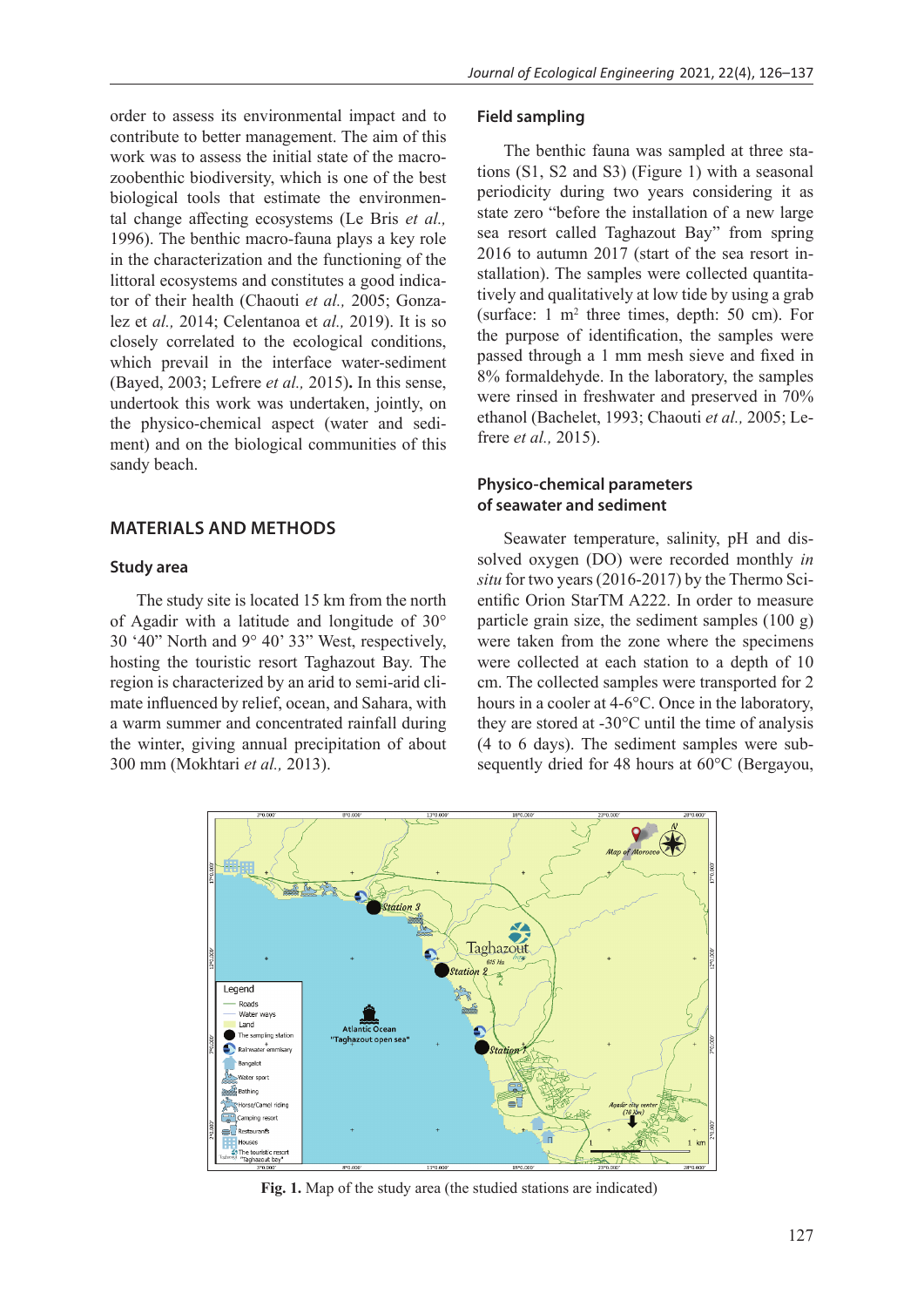2006). The remaining sediment was dried again at a temperature of 60°C, and all samples were then sieved through an AFNOR series of meshes (500, 315, 250, 200, 160, 125, 100, and 63 μm).

The classification of the sediment is estimated by the sorting index (Trask, 1932),  $S0 =$  $[Q3/Q1]^{1/2}$  (1st Quartile Q1: abscissa which the ordinate corresponds to 25% of the weight and 3rd quartile Q3: abscissa which the ordinate corresponds to 75%). The median particle size represents the diameter of the average grain of the sediment (50% of the weight).

For organic matter, the top 15 cm of sediment was sampled every month and the organic matter content of the sediment was determined by the loss of weight on ignition using the Muffle furnace Heraeus M110 (4 h at 550 °C) after drying to constant weight (72 h at 65 °C) a homogenized portion of about 100 g of sediment (CEAEQ, 2003).

#### **Biomass and density**

At each sampling station, the biomass of benthic fauna was considered by drying all the individuals at 80°C over 48h (dry weight). Then, they were placed at 600°C, for calcination for two hours (weight of ashes). Molluscs, in particular, underwent a preliminary decalcification in a bath of HCl 10%. The difference between the decalcified dry weight and the weight of ashes supplies the organic weight free of ash (Gillet et *al.*, 2003; Horn et *al.*, 2016; Bergayou et *al.*, 2019). Density was estimated in terms of the number of individuals of fauna harvested per square meter (ind. m−2) at a depth of 50 cm.

A graphic presentation of the biomass (Ashes and dry weight "A.D.W." in g.m-2) with the density (N/m²) was made.

# **Communities characterization of the macrozoobenthic biodiversity**

A characterization by the diversity indices of Shannon-Wiener H', equitability J' and specific richness S (Pielou, 1966) was carried out. The three indices H', J' and S were considered in the DIMO model (Qinghong, 1995) using a synthetic graphic representation which allows visualizing simultaneously the values of these indices. The characterization of the demographic structure of the benthic macrofauna was made by the rankfrequency diagram (Frontier, 1976) in order to classify every station in one of the three stages of Frontier based on the shape of curves. The trophic structure of the populations was established based on the criteria proposed by several authors (Hily, 1978; Lassalle et *al.*, 2011; Hossain, 2019) as well as according to its morphological and ethoecological characteristics (Cherkaoui et *al.*, 2005; Chaouti et *al.*, 2005).

#### **Statistical analysis**

In order to reveal the correlation between the physico-chemical parameters, we carried out the Principal Component Analysis (PCA) with XL-STAT for Microsoft Excel 2013. An ascending hierarchical clustering with the software *Statistica v6.1* was realized to see if there is a gathering of similar seasons and to better detect the seasonal variation. The study of the significant difference in this work was made by XLSTAT and Statistica v6.1.

# **RESULTS**

#### **Physico-chemical parameters of seawater**

Figure 2 shows the temporal variation of temperature, pH, salinity and dissolved oxygen during the sampling period in the studied stations. Water temperature showed seasonal variations values with fluctuations from 14.9 °C in winter (February 2016) to 26.6 °C in summer (August 2017). These variations are related to atmospheric temperature fluctuations (Figure 2, T). Concerning salinity, fluctuations among years were observed with the lowest values of 26.9 g/l and 31.26 g/l recorded in winter (February 2016 and 2017, respectively), while the maximum value was observed in summer (August 2016 and 2017) with the values of 35.2 g/l and 37.9 g/l respectively (Figure 2, S). The seasonal evolution of dissolved oxygen shows the highest value in March 2017 with 8.5 mg/l, while the lowest value was recorded in winter (November 2016 and October 2017) with 6.9 mg/l (figure 2, DO).The values of the pH recorded oscillate between 7.04 in winter (February 2016) and 8.17 in summer (August 2017) (Figure 2, pH).

The obtained results show that there are no significant differences in physico-chemical parameters between both stations and years  $(p>0.05)$  except salinity that showed a significant difference  $(p<0.05)$  between the values obtained in 2016 and 2017. The projection of the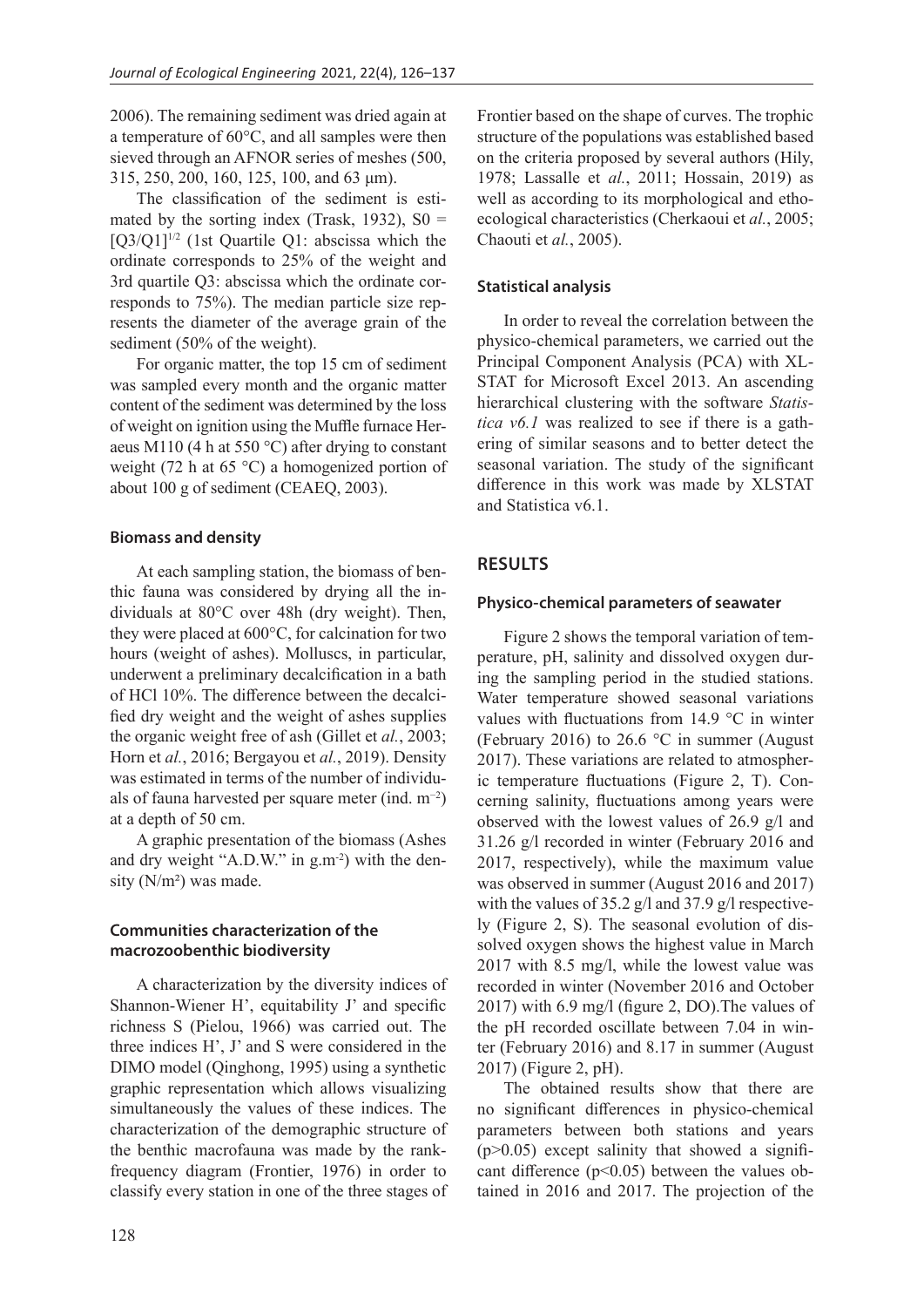

T: Temperature, S: Salinity, pH: Potiential of Hydrogen, DO: Dissolved Oxygen **Fig. 2.** Radar presentations of temporal variations in water temperature, salinity, pH and dissolved oxygen during two years (2016-2017)



**Fig. 3.** Principal component analysis between temperature, pH, dissolved oxygen and salinity

physico-chemical parameters (temperature, pH, dissolved oxygen and salinity of 24 months 2016- 2017) by considering the average of three stations on the factorial plans (1x2) reveals two factorial axes F1 and F2, which express 83.04 % of the total variance (figure 3). The axis F1 adds up 65.63% of the total variance. It is defined in its negative part essentially by the pH  $(r = -0.81)$  and the temperature  $(r = -0.89)$ . In its positive part, it is defined by the variation of dissolved oxygen in seawater ( $r = 0.82$ ). The axis F2 accumulates 17.41% of the total variance. It is essentially correlated to the variation of the salinity  $(r = 0.72)$ .

#### **Granulometry and organic matter of the sediment**

In the spatiotemporal variation study of the median particle size of the sediment, it was noticed that there is a very highly significant difference between the seasons  $(p<0.001)$  and no significant difference between stations. The minimal value was registered in spring 2017 (196.6±5.7) and the maximal value was detected in autumn  $2017$  (255 $\pm$ 5) (Table 1). The classification of the sediment (Trask index) reveals a significant difference (p<0.05) between seasons. However, there is no significant difference between stations. The maximum value does not exceed 1.0, it was registered in spring 2016 (0.8±0.13) and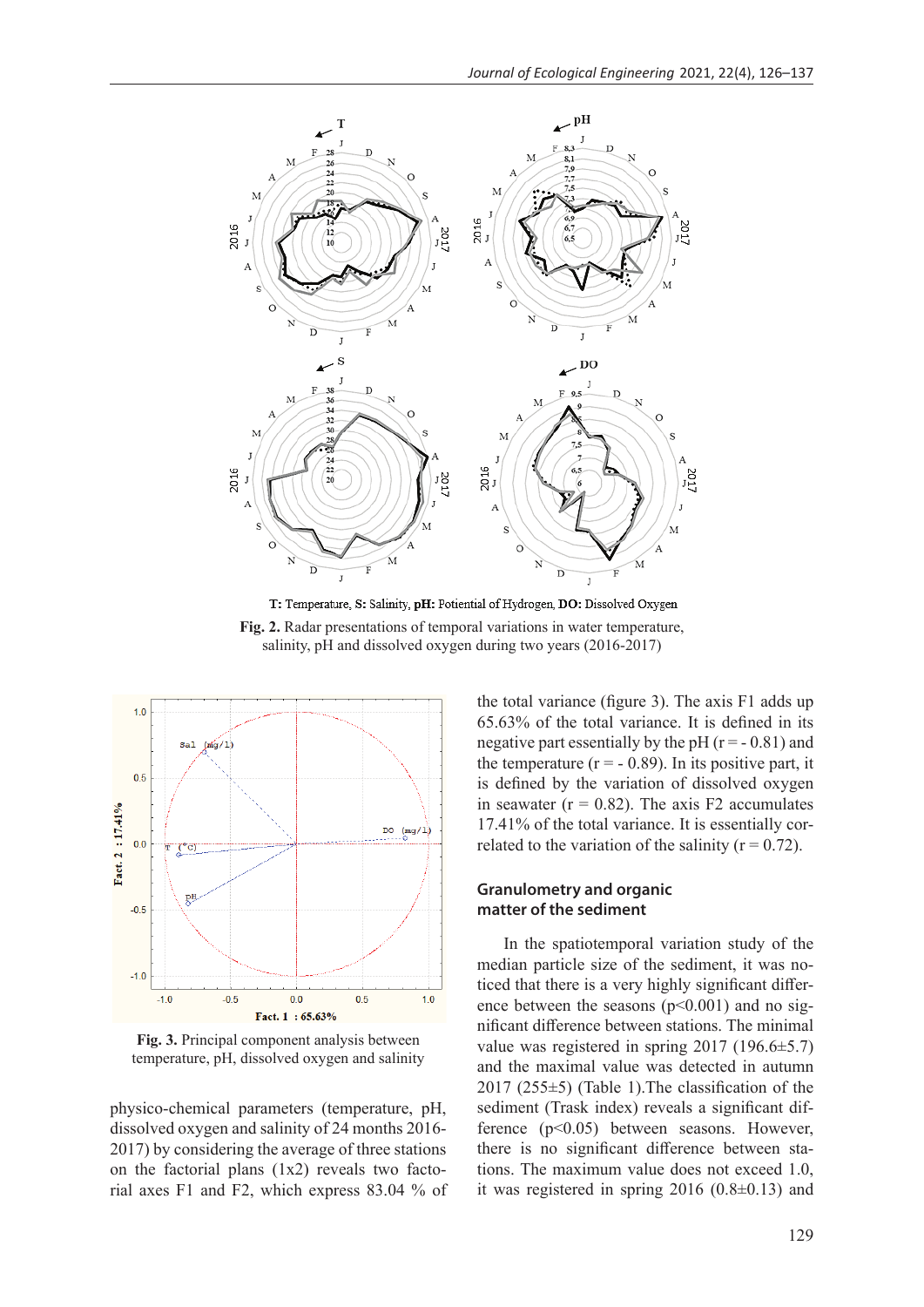| Station                            |                     |                 |                 | Median particle size (µm) |                  |                  |                 |  |  |  |  |  |  |  |  |
|------------------------------------|---------------------|-----------------|-----------------|---------------------------|------------------|------------------|-----------------|--|--|--|--|--|--|--|--|
|                                    | Spring16            | Summer16        | Autumn16        | Winter17                  | Spring17         | Summer17         | Autumn17        |  |  |  |  |  |  |  |  |
| S <sub>1</sub>                     | $216.7 \pm 11.5$    | 246.6±2.8       | 238.3±16.0      | $208.3 \pm 12.5$          | 196.6±5.7        | $233.3 \pm 20.8$ | $250\pm8.6$     |  |  |  |  |  |  |  |  |
| S <sub>2</sub>                     | $223.3 \pm 15.2$    | 245±5.0         | 235±21.7        | 210±10.0                  | $213.3 \pm 5.7$  | 235±22.9         | 255±5.0         |  |  |  |  |  |  |  |  |
| S <sub>3</sub>                     | $213.3 \pm 15.2$    | 241.6±7.6       | 231.6±27.5      | 210±10.0                  | $213.3 \pm 15.2$ | 240±26.4         | 250±5.0         |  |  |  |  |  |  |  |  |
| p (saisons) = $5.06.10^{08}$ (***) |                     |                 |                 |                           |                  |                  |                 |  |  |  |  |  |  |  |  |
| $p$ (stations) = 0.84              |                     |                 |                 |                           |                  |                  |                 |  |  |  |  |  |  |  |  |
| Station                            | Trask index $(S_0)$ |                 |                 |                           |                  |                  |                 |  |  |  |  |  |  |  |  |
|                                    | Spring16            | Summer16        | Autumn16        | Winter17                  | Spring17         | Summer17         | Autumn17        |  |  |  |  |  |  |  |  |
| S <sub>1</sub>                     | $0.8 \pm 0.03$      | $0.76 \pm 0.07$ | $0.73 \pm 0.04$ | $0.72 \pm 0.04$           | $0.76 \pm 0.01$  | $0.72 \pm 0.04$  | $0.73 \pm 0.05$ |  |  |  |  |  |  |  |  |
| S <sub>2</sub>                     | $0.8 + 0.10$        | $0.74 \pm 0.05$ | $0.73 \pm 0.03$ | $0.75 \pm 0.03$           | $0.70 \pm 0.05$  | $0.68 + 0.10$    | $0.75 \pm 0.09$ |  |  |  |  |  |  |  |  |
| S <sub>3</sub>                     | $0.8 \pm 0.13$      | $0.75 \pm 0.05$ | $0.72 \pm 0.02$ | $0.76 \pm 0.02$           | $0.75 \pm 0.01$  | $0.74 \pm 0.03$  | $0.76 + 0.11$   |  |  |  |  |  |  |  |  |
| p (saisons) = $0.028$ (*)          |                     |                 |                 |                           |                  |                  |                 |  |  |  |  |  |  |  |  |
| $p$ (stations) = 0.71              |                     |                 |                 |                           |                  |                  |                 |  |  |  |  |  |  |  |  |

**Table 1.** Median particle size and trask index values in both seasons and stations

the minimum value is not lower than 0.5, it was detected in summer 2017 (0.68±0.10) (Table 1).

There was no significant difference  $(p>0.05)$ between three stations. Therefore, the results of the classes were presented in Shepard's (1954) diagram for every season by considering the average of the stations. This diagram displays the state of the sediment in every season in its place according to its composition in grading classes. The sediment of Taghazout coast revealed three grading classes (medium sand, fine sand, and very fine sand). It was noticed that the medium sand occupies the majority of the grading composition, followed by the fine sand and then the very fine sand, which presents very small proportions.



**Fig. 4.** Positioning of the seasons in the triangular diagram of Shepard (using average of stations: FS – Fine Sand, MS – Medium Sand, VFS – Very Fine Sand, W16 – Winter 2016, Sp16, Sp17 – Spring 2016 and 2017, Sm16, Sm17 – Summer 2016 and 2017, A16, A17 – Autumn 2016 and 2017

The variation of sediment state is mainly related to the variation of the rate of medium sand. Autumn 2016, summer 2016 and summer 2017 are the seasons, which present the highest percentage of the medium sand  $(83.24 \pm 1.1\%, 80 \pm 0.5\%,$ and 79.9±0.7%, respectively). On the other hand, winter 2017 presents the lowest percentage  $(63.35\pm0.51\%)$  (Figure 4).

The sediment of the studied ecosystem revealed an organic matter variation between a minimum of 0.532±0.04% (in May 2016) and a maximum of 2.86±0.06% (in September 2017). It was noticed that there is no significant difference between the three stations  $(p>0.05)$ , but between months, there is a very highly significant difference (p<0.001). Between 2016 and 2017, an increase in the organic matter rate can be noticed (2016: 0.95±0.16% and 2017: 1.65±0.45%), particularly after June 2017  $(1.93\pm0.38\%)$  (Figure 5).

#### **Study of macrobenthic fauna**

#### *Density and biomass*

The density and the biomass present important seasonal fluctuations. The maximum peak of the density was recorded in spring 2016 at station  $2(316\pm10 \text{ ind.m}^2)$  and the minimum value was detected in winter 2017 (56 $\pm$ 5 ind.m<sup>-2</sup>) at all stations. The density decreases from spring 2016 to winter 2017, then it increases again from spring 2017. As for the biomass, it shows two extreme values, a maximum in summer  $2017$  (95.21 $\pm$ 6 A.D.W in g.m-2) and a minimum in winter 2017  $(3.8\pm0.2 \text{ A.D.}W \text{ in g.m}^{-2})$  (Figure 6).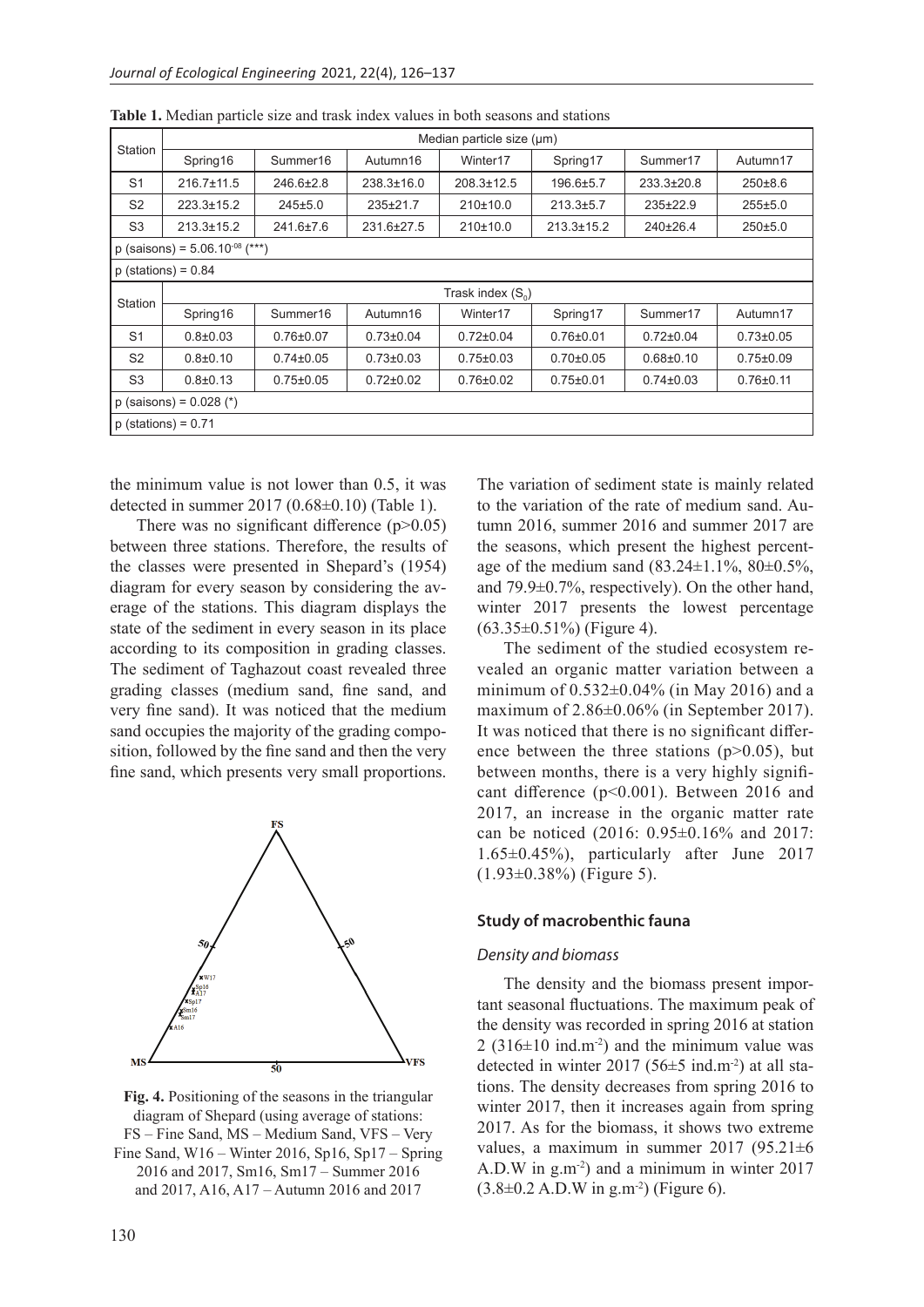

**Fig. 5.** Variations of organic matter from January 2016 to December 2017 at the three stations



Fig. 6. Spatiotemporal variations of species density (ind.m<sup>-2</sup>) and biomass (A.D.W in g.m<sup>-2</sup>)

#### **Spatio-temporal variation of macrozoobenthic fauna and hierarchical clustering (CHA) of seasons**

During the study period, ten species were counted and a remarkable spatiotemporal variation was obserced. The *Donax trunculus* mollusk was the dominant species in the Taghazout sandy ecosystem. It exists in all the stations during all the seasons. The *Turritella communis* species is the best accompanying of *D. trunculus* in the benthic community, it is absent only at station 3 in summer 2016 and the stations 1 and 2 in autumn 2016. The *Macomangulus tenuis, Portumnus latipes,* and *Marphysa sanguina* species are less frequent and they indicate important spatiotemporal variations. For *Cymbium cucumis* was noticed to occupy the beach at soft and hot periods. The *Nemertea sp., Talitrus saltator, Natica royi,* and *Eurydice pulchra* species were rare. They

exist in Taghazout sandy ecosystem in spring and summer essentially. In turn, it was noticed that the winter period shows the lowest diversity compared to the other seasons (Table 2).

The ascending hierarchical clustering (AHC) presents a classification by dissimilarity (Chisquare distance) of the seasons basing on the variation of the species abundance. It showed a first gathering which contains summer 2016, autumn 2017 and summer 2017; the second gathering which moves closer winter 2017 with autumn 2017 and a third gathering which contains two springs (2016 and 2017) (Figure 7).

# **Analytic characterization by DIMO (Species diversity monitoring) model and RF (Rank-Frequency) diagram**

The DIMO model (Figure 8) allowed us to reveal and to follow the change of three indices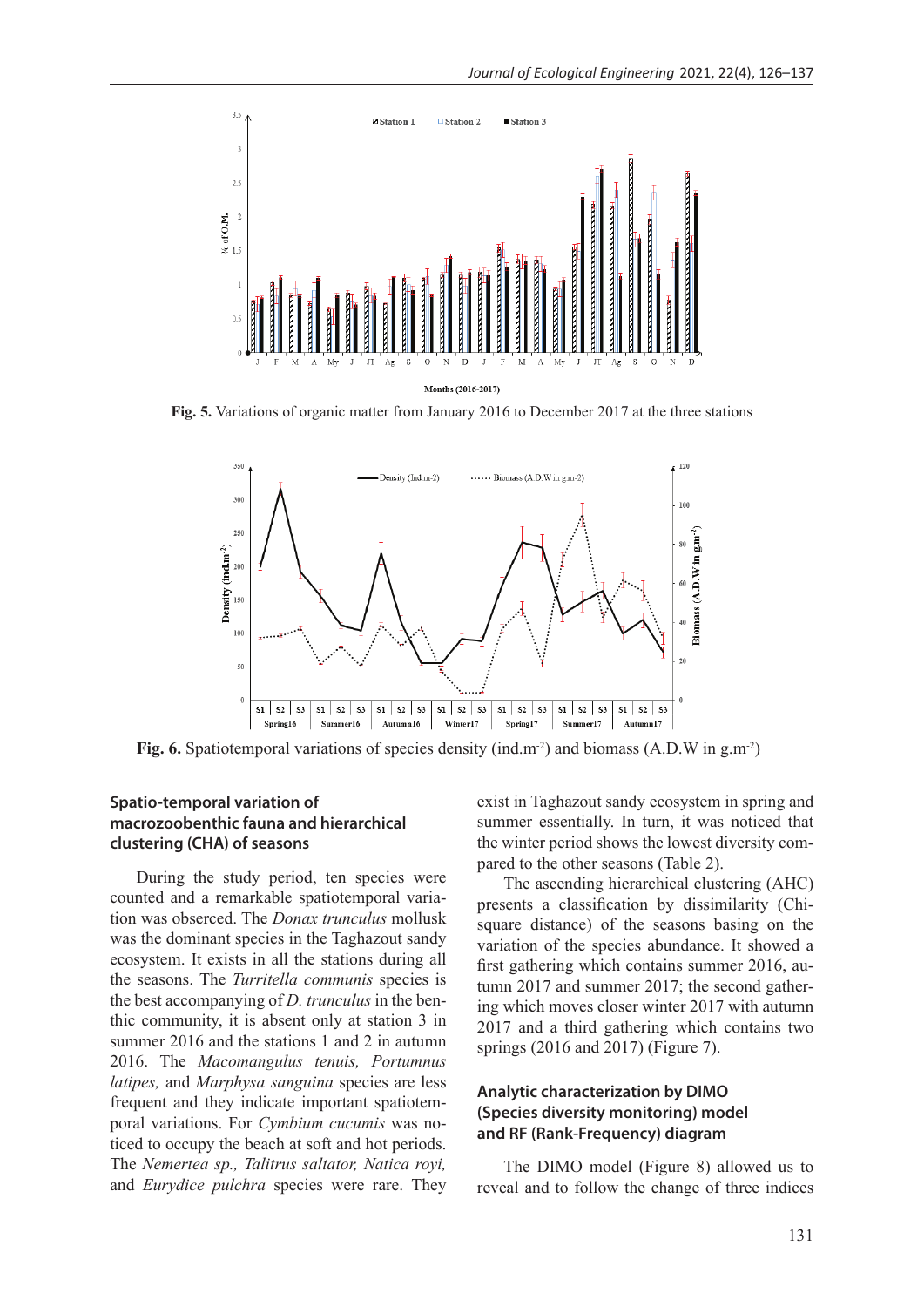| Species                                    | Spring16 |  | Summer16 Autumn16 Winter17 |  |  |  |  |  |  |  | Spring17 Summer17 Autumn17 |                                                                         |  |  |  |  | Sampling | Average<br>abundance |  |  |  |                |                     |
|--------------------------------------------|----------|--|----------------------------|--|--|--|--|--|--|--|----------------------------|-------------------------------------------------------------------------|--|--|--|--|----------|----------------------|--|--|--|----------------|---------------------|
|                                            |          |  |                            |  |  |  |  |  |  |  |                            | S1;S2;S3;S1;S2;S3;S1;S2;S3;S1;S2;S3;S1;S2;S3;S1;S2;S3;S1;S2;S3;S1;S2;S3 |  |  |  |  |          |                      |  |  |  | frequency      | (N/m <sup>2</sup> ) |
| Donax trunculus<br>(Linnaeus, 1758)        |          |  |                            |  |  |  |  |  |  |  |                            |                                                                         |  |  |  |  |          |                      |  |  |  | 21             | 662                 |
| Turritella<br>communis<br>(Risso, 1826)    |          |  |                            |  |  |  |  |  |  |  |                            |                                                                         |  |  |  |  |          |                      |  |  |  | 17             | 30                  |
| Cymbium cucumis<br>(Röding, 1798)          |          |  |                            |  |  |  |  |  |  |  |                            |                                                                         |  |  |  |  |          |                      |  |  |  | 14             | 22                  |
| Portumnus latipes<br>(Pennant, 1777)       |          |  |                            |  |  |  |  |  |  |  |                            |                                                                         |  |  |  |  |          |                      |  |  |  | 13             | 21                  |
| Macomangulus<br>tenuis<br>(da Costa, 1778) |          |  |                            |  |  |  |  |  |  |  |                            |                                                                         |  |  |  |  |          |                      |  |  |  | 11             | 18                  |
| Marphysa<br>sanguinea<br>(Montagu, 1813)   |          |  |                            |  |  |  |  |  |  |  |                            |                                                                         |  |  |  |  |          |                      |  |  |  | 5              | 4                   |
| Natica royi<br>(Pin, 1992)                 |          |  |                            |  |  |  |  |  |  |  |                            |                                                                         |  |  |  |  |          |                      |  |  |  | 3              | 3                   |
| Talitrus saltator<br>(Montagu, 1808)       |          |  |                            |  |  |  |  |  |  |  |                            |                                                                         |  |  |  |  |          |                      |  |  |  | 2              | $\overline{2}$      |
| Eurydice pulchra<br>(Leach, 1815)          |          |  |                            |  |  |  |  |  |  |  |                            |                                                                         |  |  |  |  |          |                      |  |  |  | $\mathfrak{p}$ | 9                   |
| Nemertea sp.                               |          |  |                            |  |  |  |  |  |  |  |                            |                                                                         |  |  |  |  |          |                      |  |  |  | 1              | 4                   |
| Legend:                                    |          |  | Presence                   |  |  |  |  |  |  |  |                            |                                                                         |  |  |  |  |          |                      |  |  |  |                |                     |

**Table 2.** Spatiotemporal variation (stations and seasons) of the collected macrozoobenthic species

in a synthetic way (Specific richness S, Diversity H' and Equitability J') considering both stations and seasons. Spring 2016 (Station 3), spring 2017 (station 2) and summer 2016 (station 1) are the seasons which present the maximum values of species richness. On the contrary, the winter 2017 (all the stations) and autumn 2017 (station 3) show the minimum in species richness. The diversity H' presents a maximum in summer 2016 (station 1), spring 2017 (all the stations) and summer 2017 (all the stations). However, in autumn 2016 and winter 2017, H' was minimal at all the

stations. Equitability J' is proportional to the degree of angle between the point and the axis of species richness. It was noticed that the winter and the autumn are the seasons with the lowest values of equitability J', while the summer and the spring show the highest values.

The rank-frequency diagram is realized for the three stations. The variation profile of diagrams is presented in figure 9. The stations show characteristic curves of a stage called "Pioneer 1" because the macrobenthic community shows a weak diversity. These curves indicate the presence of



**Fig. 7.** Ascending hierarchical clustering of the seasons using chi-square distance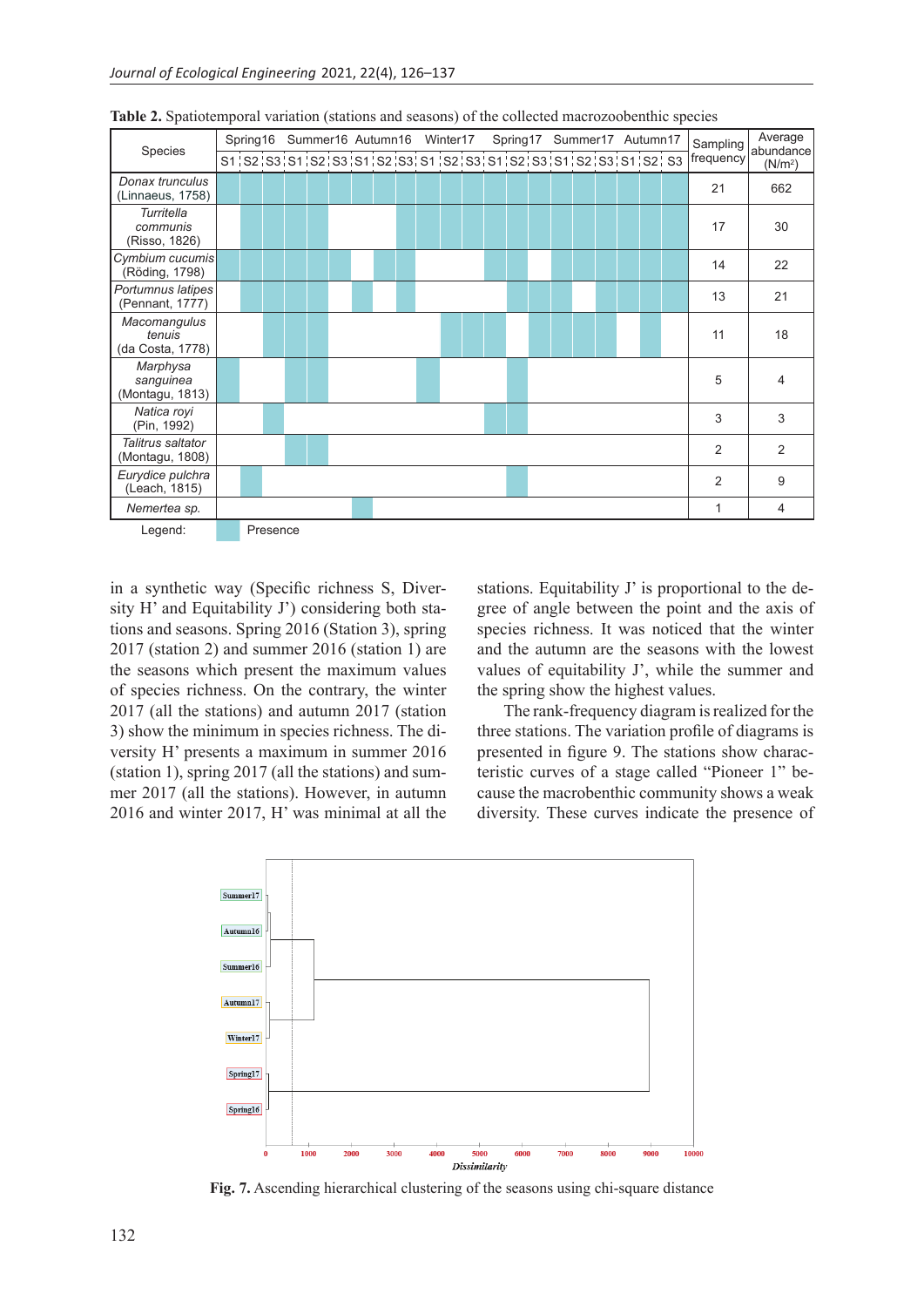

**Fig. 8.** Graphic presents DIMO model. (Sm/Sp/A/W: Summer, Spring, Autumn and Winter. 16/17: 2016 and 2017. 1/2/3: station 1, station 2 and station 3)



**Fig. 9**. Rank-frequency diagram of station 1, 2 and 3

a weak number of plentiful species, followed by averagely plentiful species. Comparing between stations, it can be noticed that the curve of the station 2 shows a higher regularity.

#### **Faunistic and trophic composition**

The faunistic structure of the benthic community of Taghazout sandy coast presents four taxonomic groups. Molluscs, with 50% of the composition, Crustaceans with 30% as well as Worms



**Fig. 10.** Pie chart presents the faunistic composition of the benthic community

polychetes and Nemerteans which present 10% each (Figure 10). As for the trophic composition, the suspension feeders and omnivorous species are present in this ecosystem in all the seasons. In winter 2017, the absence of the carnivorous predator species can be noticed. The surface deposit feeders are present in all the seasons with the exception of autumn 2016. The scavenger species are present only in spring 2016 and 2017, summer 2016 and autumn 2016 (Fig.11).

#### **DISCUSSION**

# **Physico-chemical parameters of seawater and sediment characteristics**

The study of physico-chemical parameters of seawater shows that there is a strong correlation between temperature, pH and dissolved oxygen.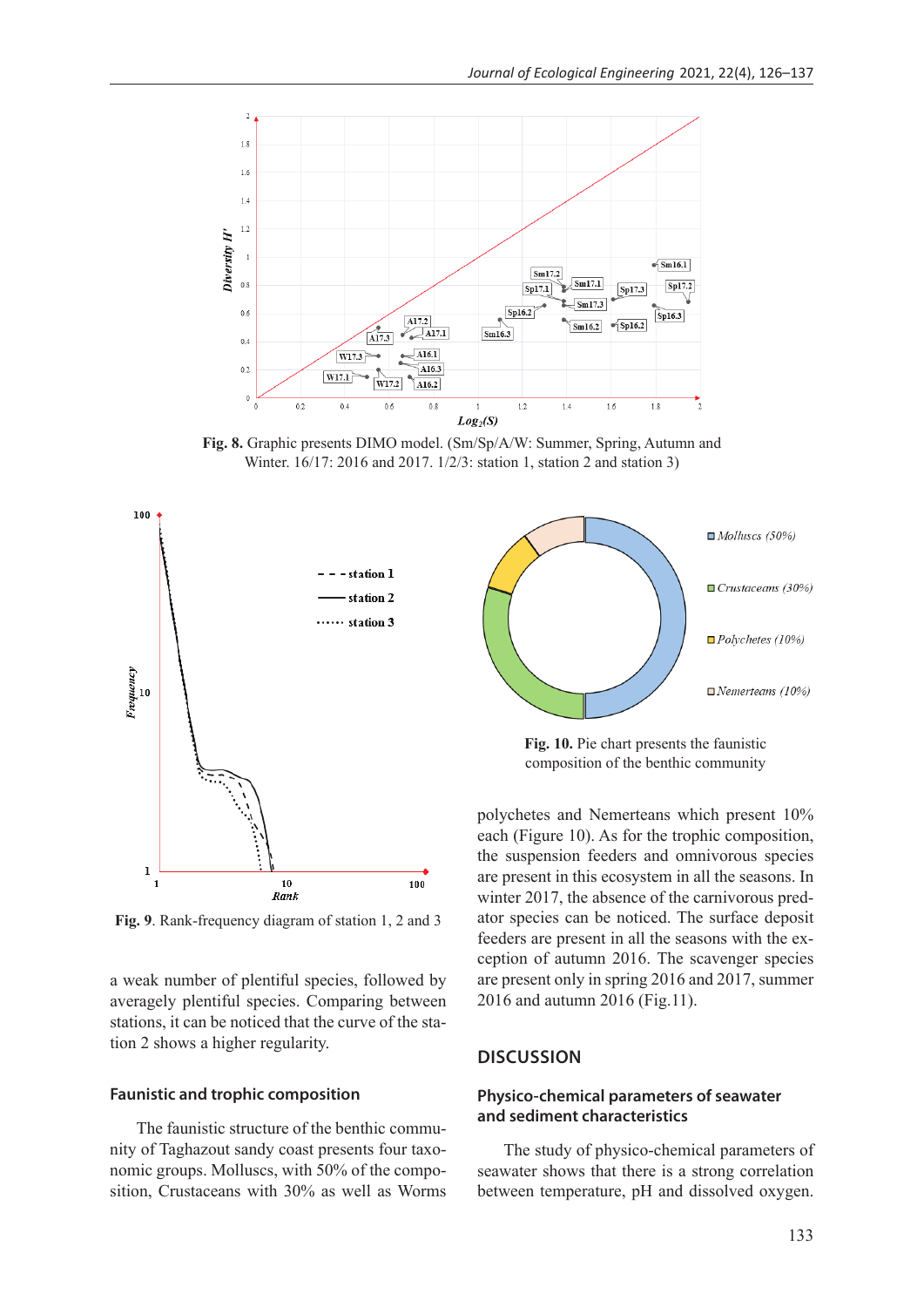

**Fig. 11.** Graphic presents the trophic composition of the benthic community: SF – Suspension feeder, SDF – Surface deposit feeder, Om – Omnivorous, CP – Carnivorous predator and Sc – Scavenger

In other words, the more the temperature and the pH increase, the greater the dissolved oxygen decrease. On the other hand, it was noticed that during the studied period, there are simultaneous seasonal variations of three elements in connection with the archetypal climatic variations (correlation with the moderate air temperature is 98%), the same thing is noticed by Bayed (2003). The salinity straddles the axis F1 ( $r = 0.70$ ) and the axis F2 ( $r = 0.70$ ) because it is strongly correlated with the temperature  $(r = 88\%)$ , but it defines mainly the axis F2. This parameter was well-studied in a sandy beach along an estuarine gradient by (Orlando et *al.,* 2020) revealing that specific richness is very important when it exceeds 27.2 mg/l.

The sediment contains three grading classes only (medium sand, fine sand, and very fine sand). In the sandy beaches of Morocco, several studies have found these three classes with different proportions (Bayed, 2003; Bayed *et al.,*  2008). The proportion of fine sand in the beach considered in this study is low comparing to other sandy beaches (Rodil et *al.,* 2014 ; Sibaja-Cordero et *al.,* 2019). Furthermore, the studies on more complex sediments in lagoons and estuaries revealed other classes (Bazairi *et al.,* 2003; Gillet *et al.,* 2003; Chaouti *et al.,* 2005; Cherkaoui *et al.,* 2005; Bergayou et *al.,* 2019). By studying the classification of sediments, it can be seen that all the values are between 0.5 and 1, so it may be considered that the sediments during the whole study period are very well classified (Trask, 1932), which indicates a stable state of the sediments. A similar study in Costa Rica revealed the values between 1 and 2.5 (Sibaja-Cordero et *al.,* 2019). Thus, the median particle size increases during the warm seasons (summer/autumn) and decreases during the cold and mild seasons (winter/spring), it is about  $258 \pm 27 \,\mu m$  in some sandy beaches in Caribbean sea, but,  $543 \pm 122$  µm in the Pacific side of Costa Rica (Sibaja-Cordero et *al.,* 2019) . The difference is median particle size between seasons and has also been recognized by Bayed (2003). The increase of the organic matter observed after June 2017 is in strong relation with anthropogenic activities and those of construction that the ecosystem knows recently. In the sandy beaches of Costa Rica, the average value of organic matter found in sediment is  $1.04 \pm 0.08\%$ (Pacific side) and  $2.25 \pm 0.55\%$  (Caribbean side) (Sibaja-Cordero et *al.,* 2019).

#### **Communities characterization of the macrozoobenthic biodiversity**

It was noticed from the DIMO model that the variation profile of the spring and summer (2016 and 2017) shows that the diversity H' is almost constant. In turn, the specific richness and the equitability J' vary; this type of community dynamics called "Diversity type". In winter and in autumn, the diversity H' and the specific richness are almost constant, but the equitability J' is almost variable, it is called the "Evenness type" dynamics of our community. Using the same model, these two types of communities are also found in the sandy communities of Bousselham lagoon (Bazairi *et al.,* 2003). *Donax trunculus* clearly dominates the stations with 85.32%, 82.9% and 88.3% of the total abundance, respectively.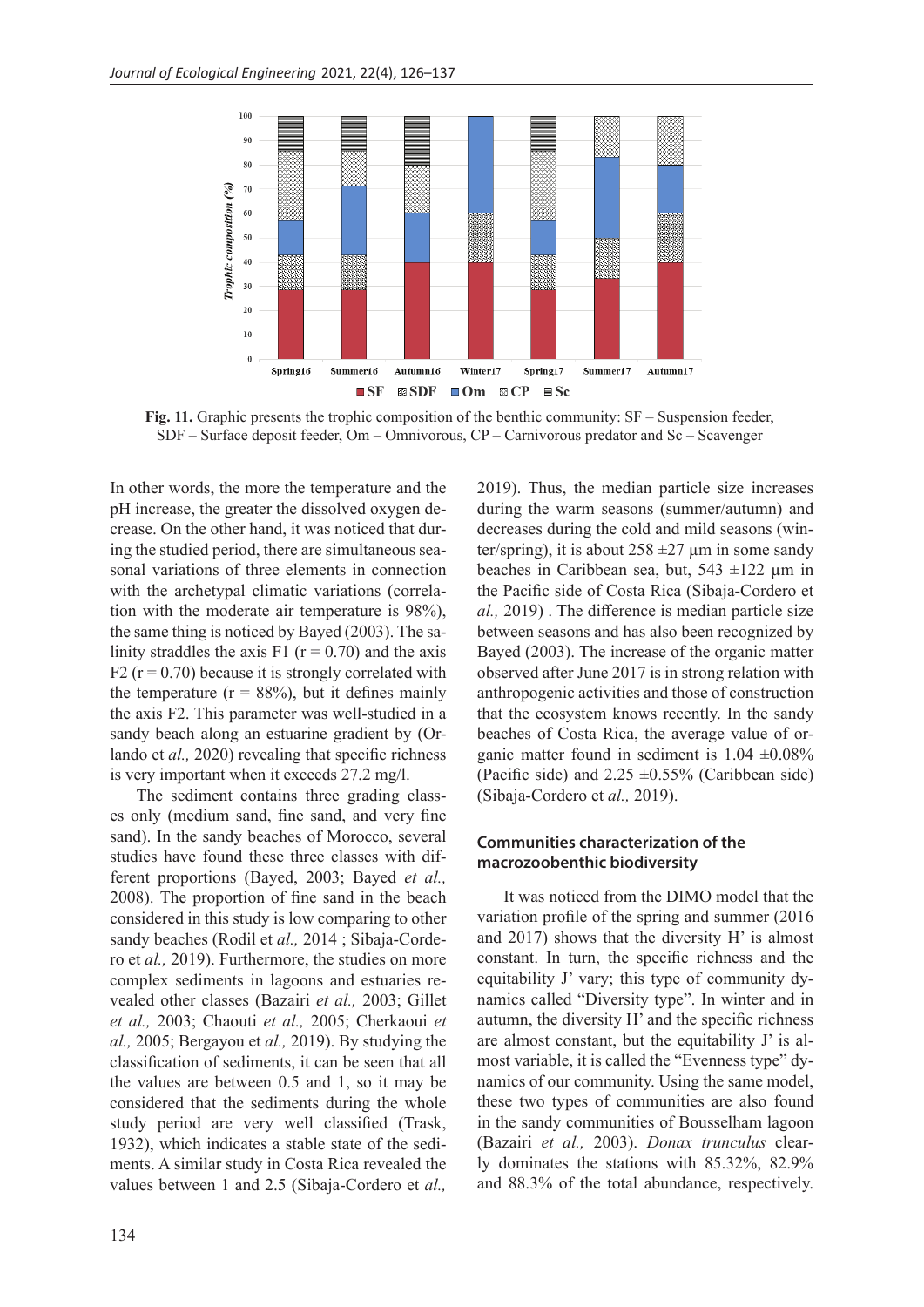Therefore, density is correlated with the trend of *D. trunculus*. In the same context, a study conduced in 39 beaches in north of Spain revealed 305 individuals as an average (Rodil et *al.,* 2014). This dominance in the beach investigated in this study is related to the bimodal recruitment of this species, the ambient temperature for its biological development as well as the existence of the medium and fine sand suitable for its activities (mobility, filtering and breathing) (Bayed *et al.,* 1988; Tlili *et al.,* 2010; Lamine *et al.,* 2020). Thus, the disparity between the species of every station is very frequent. This explains why the considered community exists in the stage "Pioneer 1" in the rank-frequency diagram. It can reveal that the winter period exhibits the lowest diversity and abundance compared to the other seasons. The highest values of biomass in summers and autumns are correlated to the existence of *Cymbium cucumis* known by its large body and the absence of this species in winter highly decreases the biomass values. Some studies, investigated the vertical distribution of biomass in the sediment, so they found that biomass was higher in sediments deeper than 15 cm as a consequence of larger individual sizes living deeper like *C. cucumis*  (Celentanoa et *al.,* 2019). At the same time, the ascending hierarchical clusters gave three logical gatherings. It shows that there are strong seasonal variations in the benthic community influenced by the ecological conditions of the environment (Bayed, 2003; Bazairi *et al.,* 2003; Cherkaoui, 2005 ; Defeo et *al.,* 2013 ; Limongi et *al.,* 2020).

The faunistic structure of the benthic community revealed the M>C>P shape. Other studies (Gillet *et al.,* 2003 and Bergayou *et al.,* 2019 in the estuary of Oued Souss; Lefrere *et al.*, 2015 in the lagoon of Oualidia) found almost the same structure. Conversely, in Bazairi *et al.* (2003) in the lagoon of Moulay Bousselham and Bayed *et al.* (1988) in the lagoon of Khnifiss revealed the C>P>M structure. In fifteen sandy beaches of the Moroccan Atlantic Ocean from Tangier to Terfaya, Bayed (1991) found that all the benthic communities are occupied mainly by crustaceans (C>P-M). A total of 13,313 specimens were collected across the 39 beaches in north of Spain. The macrofaunal communities were dominated by crustaceans in terms of number of species (29 species, 41%) and abundance (9854 individuals, 74%), whereas molluscs showed the lowest contribution both, in terms of number of species and abundance (Rodil et *al.,* 2014). In the Caribbean sea, sandy beaches

revealed 6 species and in the Pacific side of Costa Rica beaches with a C>M>P shape (Sibaja-Cordero et *al.,* 2019) and 9 species in an Uruguaian beach with the same shape (Limongi et *al.,* 2020).

The trophic structure of the benthos is mainly characterized by the filtration of suspended elements, as the sediment is mostly populated by *Donax trunculus*. The omnivorous regime is assured by *Portumnus latipes* and *Marphysa sanguina*, in parallel, *Cymbium cucumis* and *Natica royi* are the only carnivorous predators that can exist in this environment. *Macomangulus tenuis* is the one who feeds on surfaces and the dead organic matter is consumed by *Eurydice pulchra*. It was noticed that there is diversity in regimes in this ecosystem. Almost the same trophic profile was found by Bayed *et al.* (1988) ; Bayed (1991) ; Bazairi *et al.* (2003) and Bayed (2003). In 39 beaches in Spain, *D. trunculus* occupied 97% of suspension feeding fauna. Suspension feeders, such as the burrowing bivalves of the Donax genus, are generally found in high abundance in exposed areas. They also found a considerable number of predators and scavengers that are crustacean species, for example the talitrid amphipods (Rodil et *al.,* 2014). The trophic structure can be used to assess the functioning of communities in the post-installation state, because, the energy transfer and the cycling indicator is more efficient in the non-urbanized sectors than urbanized ones, as it was found by Costa et *al.*(2017).

#### **Conclusions**

The authors were able, through an integrated approach, to estimate a diagnosis of the biological and physico-chemical components of a sandy beach registered in a tourist development: the coastal ecosystem of Taghazout. The results reveal ten species and spatiotemporal variations with the absolute dominance of the *Donax trunculus* molluscan species. The physicochemical parameters show high seasonal variations and (PCA) analysis identified a perfect correlation between them. The sediment contains three grading classes (medium sand, fine sand, and very fine sand), the Trask index  $(S_0)$  shows that the sediment is very well classified with normal proportions of organic matter. It is observed that this last parameter is in an increasing state recently. Using the DIMO model, it can be recognized that the variation profile of the spring and summer (2016 and 2017) shows community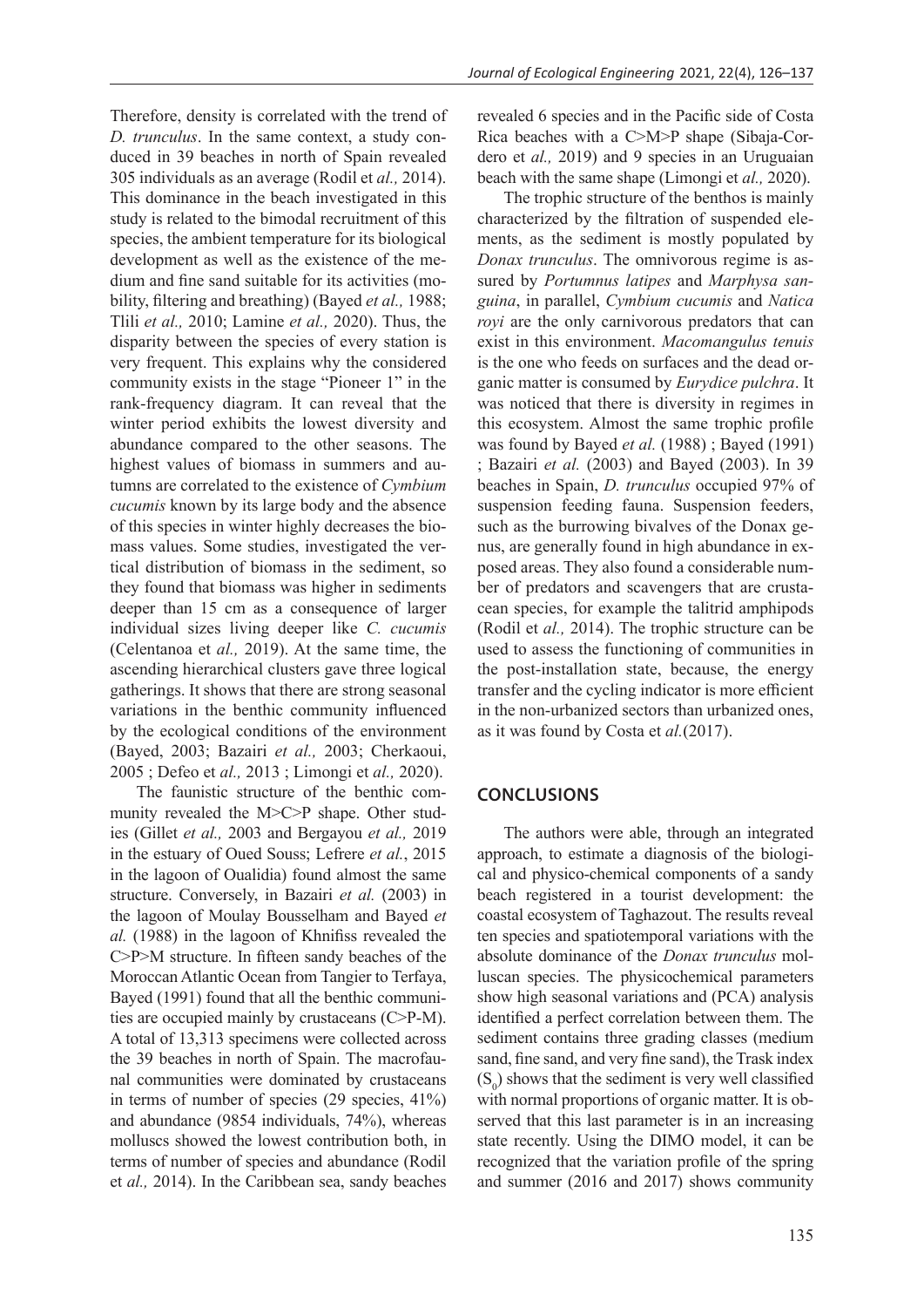dynamics called "Diversity type". In winter and in autumn, they are known as the "Evenness type". The rank-frequency diagram explains that the considered community exists in the stage "Pioneer 1". The clustering by (AHC) gave three logical gatherings of seasons. The faunistic composition of our benthic community revealed the dominance of molluscs. It can also be see that there is diversity in regimes in this ecosystem.

The results obtained in this study will constitute a database about the initial state of the sandy beach of Taghazout. Therefore, any future study aiming to assess the environmental impact of the tourist resort *Taghazout bay* on this coast after the implementation of this station and more exactly on the benthic macrofauna of the intertidal zone, will be complementary to our work. Similarly, the ecological data have been added to the directory of the early studies on the Moroccan Atlantic Coasts.

#### **Acknowledgments**

We thank the National Center for Scientific and Technical Research (CNRST) for funding this thesis project. I also thank the specialists who helped us in the species identification.

#### **References**

- 1. Ana Maria, S., Vanin, P., Muniz, P., Cabrera De Léo, F. 2011. Benthic macrofauna structure in the northeast area of todos os santos bay, bahia state, brazil: patterns of spatial and seasonal distribution. Brazilian Journal of Oceanography, 59(1). 27-42. DOI: 10.1590/S1679-87592011000100003
- 2. Bachelet, G., Dauvin, J.C. 1993. Distribution quantitative de la macrofaune benthique des sables intertidaux du bassin d'Arachon. Oceanologica Acta (0399-1784), 16(1). 83-97. https://archimer.ifremer. fr/doc/00100/21133/
- 3. Bayed, A. 1991. Etude écologique des écosystèmes de plages de sable fin de la côte atlantique marocaine. Thèse d'État Es-Sciences, Université Mohammed V, Rabat. 215p.
- 4. Bayed, A. 2003. Influence of morphodynamic and hydrodynamic factors on the macrofauna of Moroccan sandy beaches. Estuarine, Coastal and Shelf Science, 58, 71-82. https://doi.org/10.1016/S0272- 7714 (03)00050-7.
- 5. Bayed, A., Bazairi, A. 2008. Variations interannuelles de la macrofaune benthique des substrats meubles de la baie d'Oued Laou (Mer d'Alboran, Maroc). Travaux de l'Institut Scientifique, Rabat, série générale, n°5, 99-106.
- 6. Bayed, A., El Agbani, M.A., Fekhaoui, M., Schouten, J.R. 1988. Benthos of soft substrates in the intertidal zone of the Khnifiss Lagoon: the Khnifiss lagoon and its surrounding environment (Province of La'youne, Morocco). Travaux d'institut scientifique, Rabat, hors-série. 71-80.
- 7. Bazairi, H., Bayed, A., Glémarec, M., Hily, C. 2003. Spatial organisation of Macrozoobenthic communities in response to environmental factors in a coastal lagoon of the NW African coast (Merja Zerga, Morocco). Oceanologica Acta, 26, 457-471. https:// doi.org/10.1016/S0399-1784(03)00041-0
- 8. Belal, A.A.M. 2019. Macro-benthic invertebrates as a bio-indicator for water and sediment quality in Suez Bay, Red Sea. Egyptian Journal of Aquatic Research, 45(2), 123-130. https://doi.org/10.1016/j. ejar.2019.03.003
- 9. Bergayou, H., 2006. Contribution à L'étude de L'écosystème de L'Estuaire de L'Oued Souss : Aspects Biologiques et écotoxicologiques. Mémoire D'Habilitation. Université Ibn Zohr, Agadir, p. 160.
- 10. Bergayou, H., Anajjar, E., Lefrere, L., Moukrim, A., Gillet, P. 2019. Recovery of an Estuarine Ecosystem after the Stopping of Wastewater Discharge: Intertidal Macrobenthic Community Characterization in the Estuary of Oued Souss (Southwestern Morocco). Ecological Engineering journal, 20(11), 133-145. https://doi.org/10.12911/22998993/112744
- 11. CEAEQ, 2003. Détermination de la matière organique par incinération : méthode de perte de feu (PAF), MA. 1010 – PAF 1.0. Ministère Environ. Québec 2003, 9.
- 12.Celentanoa, E., Lercaria, D., Maneiroa, P., Rodrigueza, P., Gianellia, I., Ortegab, L., Orlandoa, L., Defeo, O. 2019. The forgotten dimension in sandy beach ecology: Vertical distribution of the macrofauna and its environment. Estuarine, Coastal and Shelf Science 217, 165-172. https://doi. org/10.1016/j.ecss.2018.11.008
- 13. Chaouti, A., Bayed, A. 2005. Diversité taxonomique et structure de la macrofaune benthique des substrats meubles de la lagune de Smir. Travaux de l'Institut Scientifique, Rabat, série générale, n°4, 33-42.
- 14. Cherkaoui, E., Bayed, A. 2005. Structure et distribution des peuplements benthiques intertidaux dans un estuaire d'Afrique du Nord : l'estuaire du Bou Regreg. Marine Life journal, 15(1-2), 29-41.
- 15.Costa, L.L., Tavares, D.C., Suciu, M.C., Rangel, D.F., Zalmon, I.R. 2017. Human-induced changes in the trophic functioning of sandy beaches. Ecological Indicators 82, 304-315. https://doi.org/10.1016/j. ecolind.2017.07.016
- 16. Defeo,O., Mclachlan, A. 2013. Global patterns in sandy beach macrofauna: Species richness, abundance, biomass and body size. Geomorphology, 199, 106- 114. DOI : 10.1016/J.GEOMORPH.2013.04.013